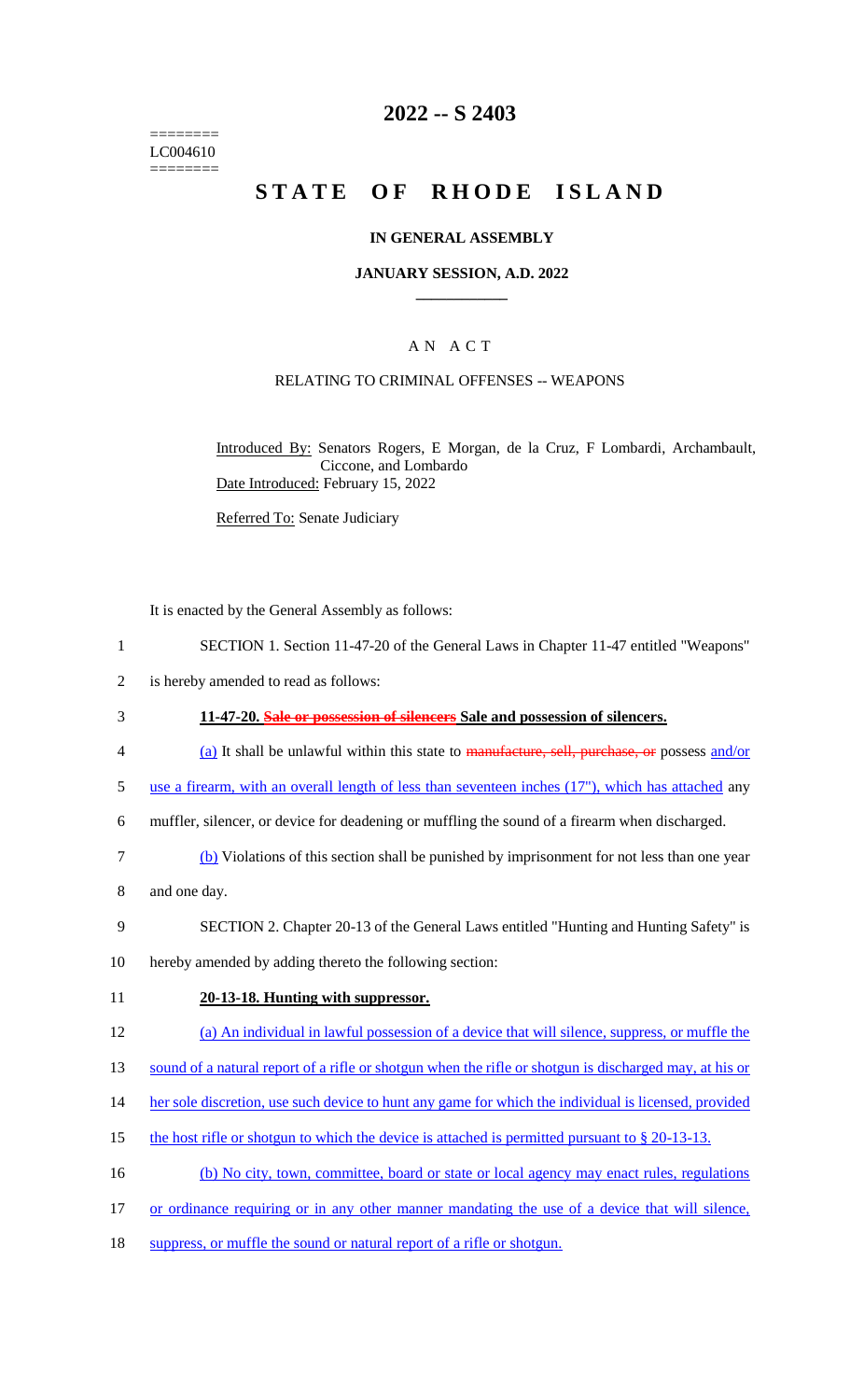1 SECTION 3. This act shall take effect upon passage.

#### $=$ LC004610  $=$

LC004610 - Page 2 of 3